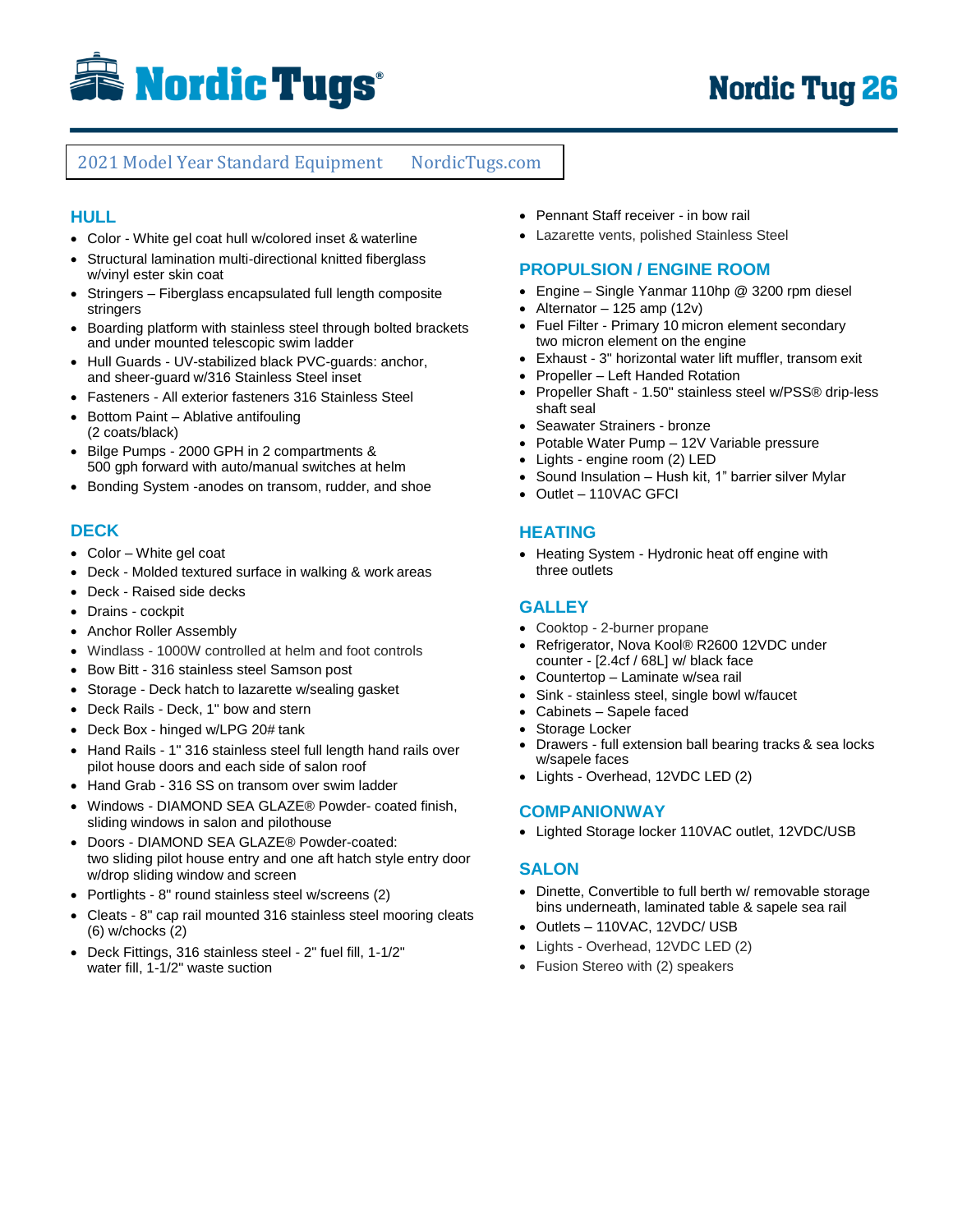

# 2021 Model Year Standard Equipment NordicTugs.com

## **PILOT HOUSE**

- Helm seats fixed w/foot rest
- Overhead Instrument Console
- Engine Control Electronic single lever shift/ throttle Engine Monitoring – Keyless "C" display panel: water
- temp, oil pressure, voltmeter & tachometer
- Bow Thruster Control joystick
- Compass binnacle
- Windshield wipers pantograph style, on/off (3)
- Fan 12VDC
- Power Port 12VDC/ USB
- Hatch 20" w/ screen
- Stereo Speakers (2)

## **FORWARD CABIN (FOC'SLE)**

- Offset full berth upholstered foam mattress w/storage under
- Chain locker forward with access hatch
- Lights Reading, 12VDC LED (2)
- Hatch 20" with screen

#### **HEAD COMPARTMENT**

- Toilet Jabsco electric sea water
- Molded one-piece head unit w/fiberglass sink and faucet/shower wand
- Shower curtain & track, textured shower sole
- Mirror On door
- Fixtures towel ring, toilet paper holder & robe hook
- Door Sapele entry with latch
- Lights Overhead, LED
- Outlet 110VAC GFCI

### **INTERIOR FINISH AND TRIM**

- Upholstery Choice of materials & colors (TBD)
- Carpet Color (TBD)
- Cabinet Tops Laminate tops with sea rail trim
- Sapele trim & doors
- Overhead and bulkhead covering Foam back vinyl
- Walls Foam back vinyl

## **LAZARETTE**

- Gel coated and ventilated
- Steering gear
- Storage space

#### **STEERING SYSTEM**

- Steering System manual hydraulic
- Rudder and Shoe stainless steel w/sacrificial anode
- Rudder port bearing and shaft lip seal
- Tiller Arm Bronze w/rudder stops
- Helm Wheel Stainless Steel
- Valves and fittings for autopilot hydraulic pump connection
- Bow Thruster SIDE-POWER® SE40/125S 88lbs/40kg of Thrust

### **12V DC ELECTRICAL SYSTEM**

- Battery, Start 12V AGM Group-31 w/box, 950 CCA @ 32 degrees
- Batteries, House 6V AGM deep cycle golf-cart type (2) w/boxes, 220 amp hours
- Breaker Panel 12VDC BLUE SEAS w/LED lights
- Battery selector BLUE SEAS® rotary switch
- Wire marine grade tinned copper throughout

### **110V AC ELECTRICAL SYSTEM**

- Shore power connection SMARTPLUG® 30A, with 50' cord, starboard
- Breaker panel BLUE SEAS® 110VAC with LED lights ELCI main circuit breaker w/digital multi-meter
- Battery Charger 12V Charger, 50 amp, 3 output

## **SAFETY PACKAGE**

- Fire Extinguishers, (1) 5 LB and (2) 2 LB
- High bilge water alarm
- Smoke & CO2 detector in Fwd cabin & central seating area
- Radar reflector located in stack
- Horn Single Electric
- Light Anchor, LED, USCG approved
- Lights Navigation, LED, USCG approved
- NMMA Certification to ABYC Standards
- Canadian Declaration of Conformity